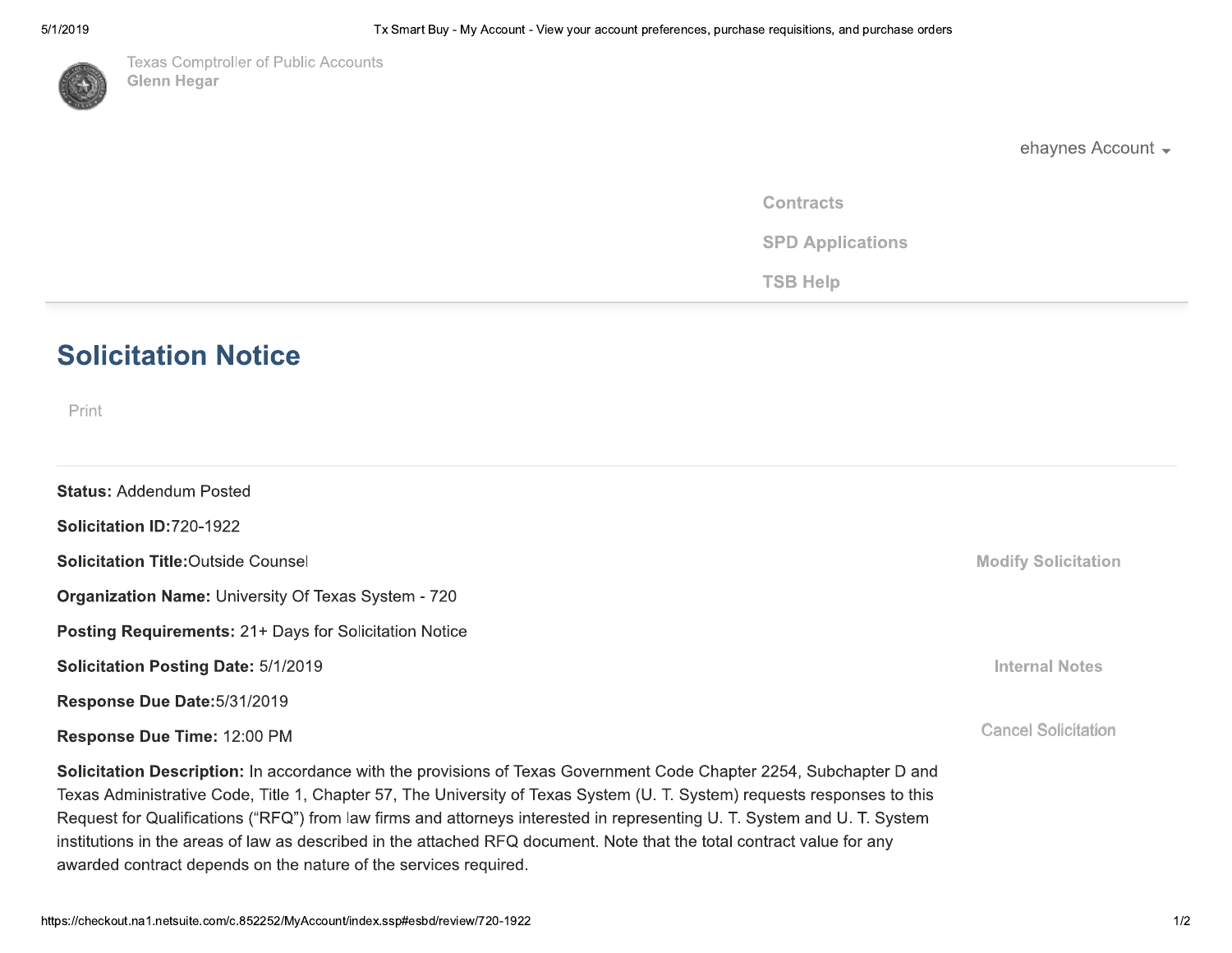## Class/Item Code: 96149-Legal Services, Attorneys

#### **Published Details Internal Notes**

### **Record Attachments**

| #               | <b>Name</b>                                                                                                                                                                                                                                                                               | <b>Description</b>                |
|-----------------|-------------------------------------------------------------------------------------------------------------------------------------------------------------------------------------------------------------------------------------------------------------------------------------------|-----------------------------------|
| 1               | ESBD_File_160417_RFQ 720-1922 - Outside Counsel.pdf                                                                                                                                                                                                                                       | <b>Request for Qualifications</b> |
|                 | <b>Texas Comptroller of Public Accounts</b><br><b>Glenn Hegar</b>                                                                                                                                                                                                                         |                                   |
| Home            | • Contact Us                                                                                                                                                                                                                                                                              |                                   |
| <b>POLICIES</b> |                                                                                                                                                                                                                                                                                           |                                   |
| ٠               | • Privacy and Security Policy<br>• Accessibility Policy<br>• Link Policy<br>• Texas.gov<br>• Search from the Texas State Library<br><b>Texas Homeland Security</b><br><b>Texas Veterans Portal</b><br>• Public Information Act<br>• Texas Secretary of State<br>• HB855 Browser Statement |                                   |
|                 | <b>OTHER STATE SITES</b>                                                                                                                                                                                                                                                                  |                                   |
| ٠<br>٠          | texas.gov<br><b>Texas Records and Information Locator (TRAIL)</b><br>• State Link Policy<br>• Texas Veterans Portal                                                                                                                                                                       |                                   |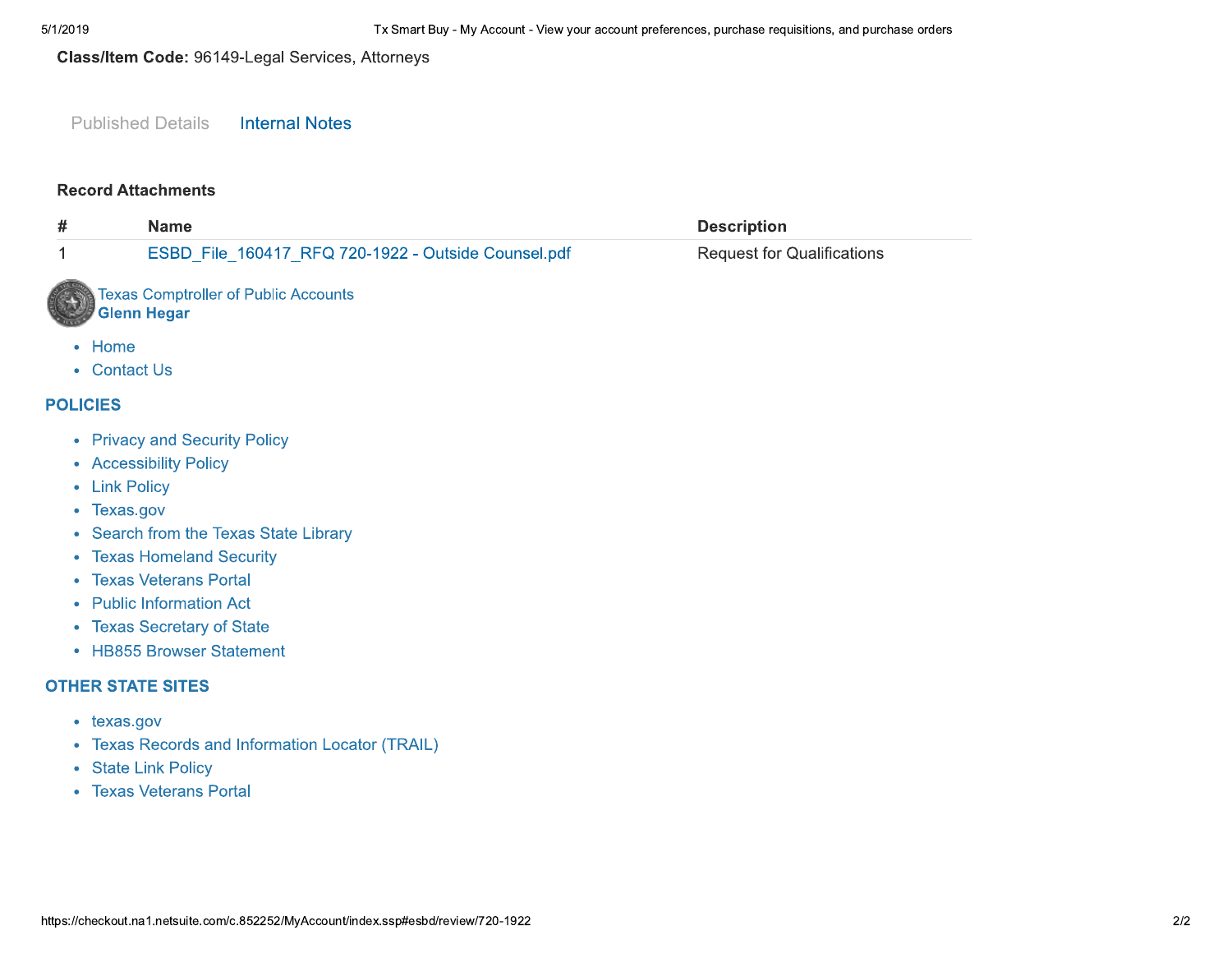# **The University of Texas System**

**Request for Qualifications** (Outside Counsel – September 1, 2019 to August 31, 2021) (RFQ No.720-1922)

In accordance with the provisions of Texas Government Code Chapter 2254, Subchapter D and Texas Administrative Code, Title 1, Chapter 57, The University of Texas System (U. T. System) requests responses to this Request for Qualifications ("RFQ") from law firms and attorneys interested in representing U. T. System and U. T. System institutions in the areas of law described below. The U. T. System is located in Austin and governs fourteen academic and health institutions (located in Arlington, Austin, Dallas, El Paso, Galveston, Houston, Midland-Odessa, San Antonio, Tyler, and Rio Grande Valley). This RFQ is issued to establish a "Referral List" of law firms or attorneys practicing in each of the areas of law identified below, so that the U. T. System Office of General Counsel, on behalf of U. T. System and the U. T. System institutions may contract with those law firms or attorneys as appropriate to serve as counsel representing the U. T. System and/or the U. T. System institutions on specific matters as the need arises during the timeframe beginning September 1, 2019 to August 31, 2021. U. T. System invites responses to this RFQ from qualified law firms and attorneys for the provision of legal services under the direction and supervision of the U. T. System's Office of General Counsel. Subject to approval by the Office of the Attorney General and compliance with applicable state laws and regulations, U. T. System and U. T. System institutions may engage outside counsel from any Referral List with experience in the following areas of law:

- **Communications, Media, and Information Technology:** Representation and advice regarding communications, media and information technology matters regulated by the Federal Communications Commission and other federal and state government agencies in matters related to regulatory compliance, transactions, corporate, and litigation in the telecommunications, media, Internet, information services and technology industries, including but not limited to commercial and noncommercial broadcast issues; First Amendment and broadcast journalism legal issues; digital rights, privacy and security issues; and preparing, filing, prosecuting, maintaining, and renewing various permits, licenses, and license applications.
- **Corporate Law:** Representation and advice regarding corporate and securities transactions and regulations, including but not limited to entity formation, such as corporations, joint ventures, limited partnerships, limited liability companies,  $501(c)(3)$ corporations, and public-private partnerships; drafting and filing entity documents; filing for certificates of authority to transact business in other states; private equity investing; and the range of corporate legal services related to technology transfer.
- **Employment Law:** Representation and advice regarding complex employment and employee benefits law issues.
- **Ethics, Regulatory Compliance, and Investigations:** Representation and advice regarding compliance with federal and state laws and regulations related to revenue,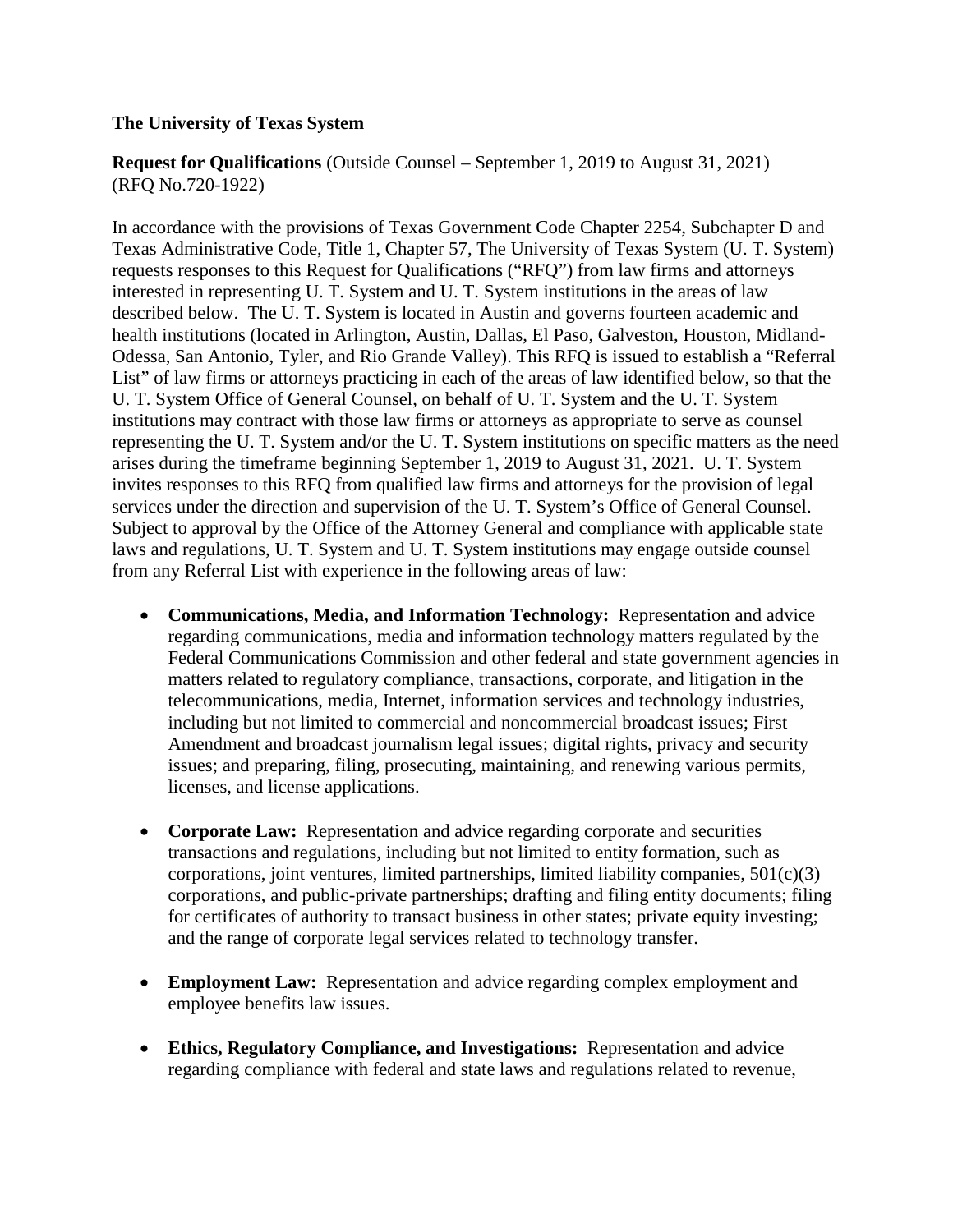expense, and contributions transparency and other related matters, including institutional or federal or state government investigations.

- **Export Controls:** Representation and advice regarding U.S. export controls and related technology transfer controls, including but not limited to review, revision, implementation or updating of compliance policies and procedures; compliance training; review of deemed export or technical data export aspects of educational activities, laboratory research, sponsored research contracts, and other activities; export control classification, jurisdiction, and licensing advice; U.S. economic sanctions, embargoes, denied parties, and related matters; import/export counseling; compliance reviews. In addition, legal services may be provided concerning government contracting issues and application of relevant U.S. laws and regulations relating to same.
- **Health Law:** Representation and advice regarding (1) compliance with federal and state laws and regulations on privacy and security of protected health information, including the Health Insurance Portability and Accountability Act (HIPAA), other individually identifiable information maintained by the University, and health information technology matters; (2) Medicare/Medicaid/Tricare and private third party certification, payment, managed care, and related matters; (3) health regulatory and research compliance, investigations, and related matters; (4) contractual and business transactions; and other general health law matters.
- **Immigration Law:** Representation and advice regarding immigration law matters, including but not limited to petitioning for nonimmigrant visas (including H-1Bs); petitioning for employer sponsored permanent residence; representation before the Department of Labor, including labor condition applications, labor certifications, Program Electronic Review Management (PERM) complying with the Student and Exchange Visitor Information System (SEVIS) requirements; impact of homeland security issues on immigration law; and interaction with and representation before applicable U.S. governmental agencies, including the Department of Homeland Security and the Department of Labor, as well as the U. T. System Office of General Counsel, U. T. System institutions' international offices, and human resources offices. . Family members will not be covered under any outside counsel contract for legal services.
- **Intellectual Property Matters:** Representation and advice regarding intellectual property matters, including but not limited to preparing, filing, prosecuting, and maintaining patent applications in the United States and other countries; securing copyright protection for computer software; preparing, filing, and prosecuting applications to register trademarks and service marks in the United States and other countries; complex licensing transactions; and all other related matters.
- **International Law:** Representation and advice regarding international law obligations and requirements in the following areas: doing business in foreign jurisdictions and related registration and tax obligations, employment issues regarding university employees and foreign nationals, affiliation and collaborative research agreements with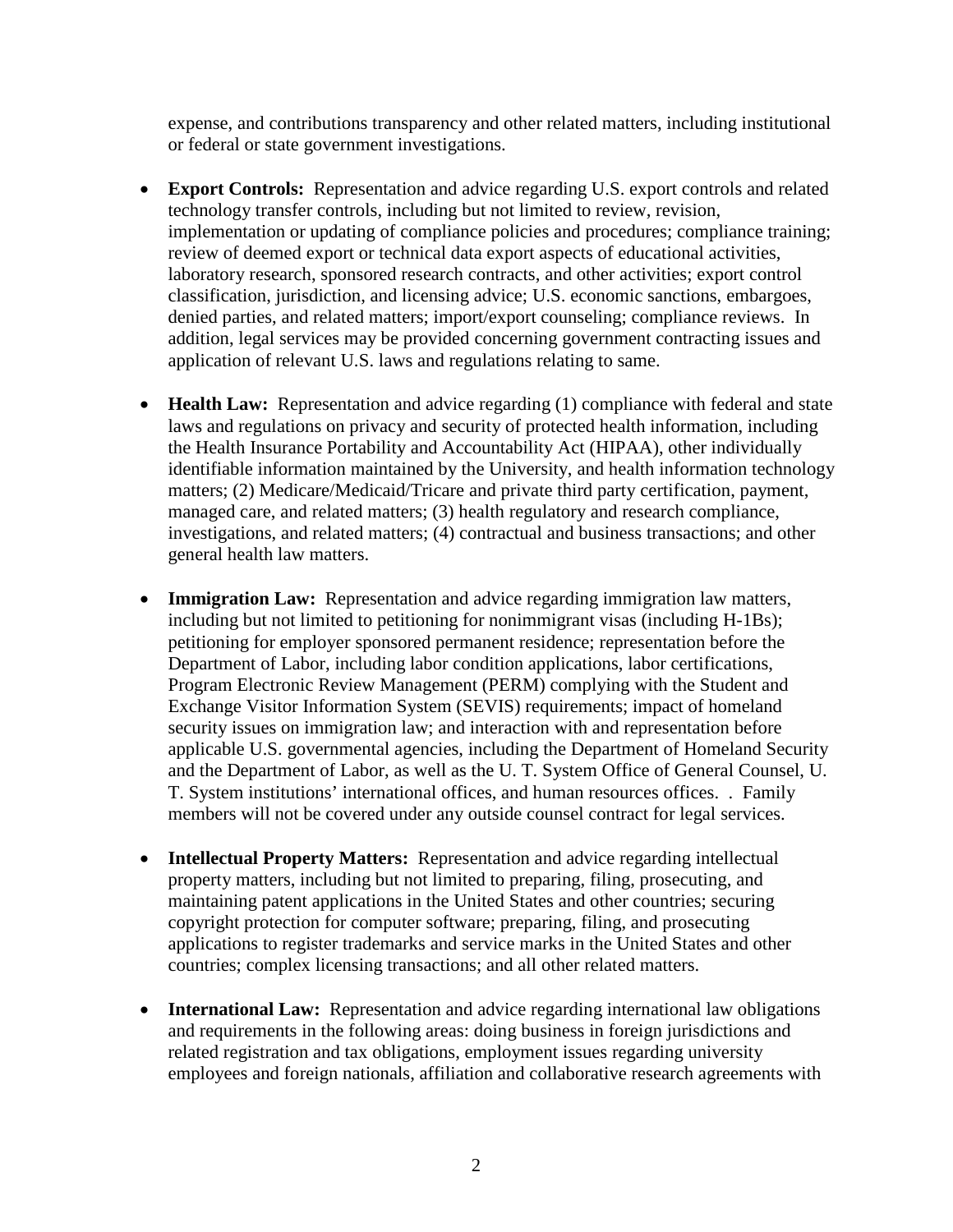foreign universities and other entities, study abroad programs, and contracting and procurement issues in foreign jurisdictions.

- **Litigation – General**: Representation and advice regarding complex litigation matters, including but not limited to employment litigation, real estate litigation, wills and estate litigation, Texas Public Information Act litigation, commercial litigation, creditors' rights litigation, and third party issues such as subpoenas and discovery matters.
- **Litigation - IP:** Representation and advice regarding all intellectual property matters, including but not limited to pursuit of litigation against infringers of U. T. System intellectual property rights and defense of any intellectual property related claims.
- **Maritime Law:** Representation and advice regarding all maritime matters.
- **Oil and Gas Transactions:** Representation and advice regarding oil and gas transactions relating to Permanent University Fund assets and minerals gifted to University of Texas System or it institutions which are managed by University Lands. Transactions may involve leasing, pooling, easements, in-kind royalty transactions and complex cooperative ventures with lessees intended to maximize revenue to the PUF and to the University of Texas System in the case of minerals owned directly by the UT System.
- **Public School Law:** Representation and advice regarding public school law issues regarding U. T. System institution charter schools and other interactions with K-12 education.
- **Real Estate and Finance Transactions:** Representation and advice regarding acquisitions, dispositions, financings, title issues, entity formation (joint ventures, limited partnerships, limited liability companies, real estate investment trusts, business trusts), securitization, leasing, construction contracting, and workouts and restructurings.
- **Real Estate and Oil & Gas Transactions Outside the State of Texas:** Representation and advice regarding real estate and oil and gas transactions, including but not limited to litigation or hearings related to oil, gas, or other mineral interests that are located outside the State of Texas and that are either owned by or proposed to be given to U. T. System or a U. T. institution; and litigation or hearings related to real estate interests and trust, estate, and probate matters that are located outside the State of Texas and that are either owned by or proposed to be given to U. T. System or a U. T. System institutions.
- **Tax-Exempt Bond Matters:** Public, tax-exempt bond issuance is conducted under two major programs and is rated by three major rating agencies. Under authority granted in Article VII, Section 18 of the Texas Constitution, Chapters 55 and 65, Texas Education Code and Chapters 1207 and 1371, Texas Government Code, and other applicable laws,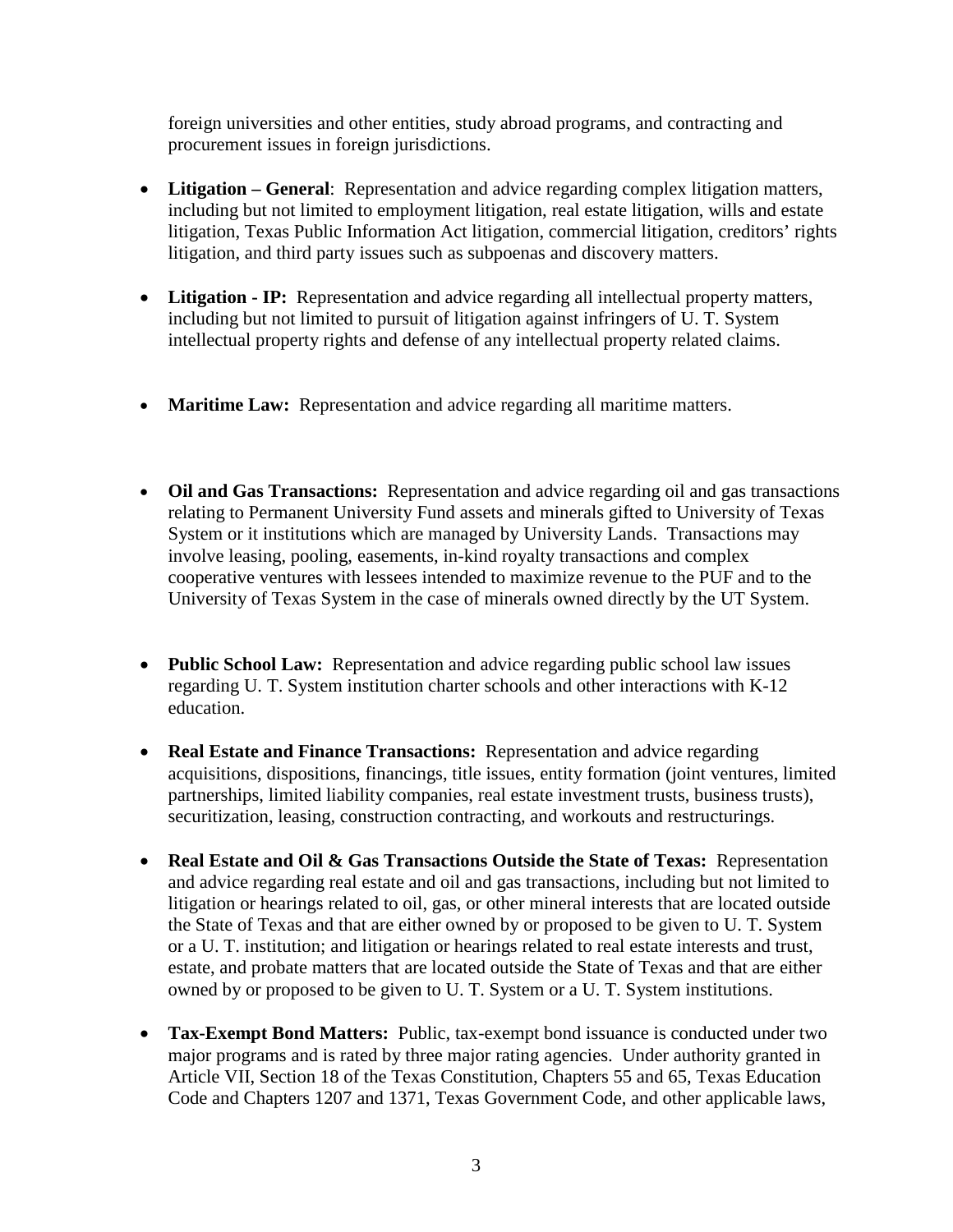the U. T. System issues revenue bonds for capital improvements in support of the U. T. System's \$6.3 billion Capital Improvement Program. Commercial paper programs are generally used for interim financing with long-term bonds sold to provide more permanent financing. These long-term bonds, which may be either fixed rate or variable rate, may be combined with interest rate swap agreements pursuant to International Swaps and Derivatives Association, Inc. (ISDA) master swap agreements. Advance refunding transactions may be undertaken based on market conditions. Federal tax related matters regarding bonds issued by the U. T. System, including strategies and management practices in the conduct of an exempt debt program requires a close working relationship with tax counsel. In addition, the U. T. System works with counsel regarding the preparation of the annual Securities and Exchange Commission filings. Contact with debt management staff is frequent due to the volume of debt issuance.

- **Tax Matters:** Representation and advice regarding state taxes of any kind, state pension issues and plans available only to universities, and regarding federal taxation of any kind, including but not limited to matters regarding: income, estate, gift, employment, and excise taxes; tax liens, tax garnishments, tax levies, tax assessments, tax valuations, summonses, subpoenas, and discovery; tax audits; administrative appeals of tax issues; tax hearings before administrative law judges and magistrates; appeals to Internal Revenue Service (IRS) appeals officers, district court, U.S. Tax Court, U.S. District Court, U.S. Court of Claims, and other venues; employee benefits such as Internal Revenue Code (I.R.C.) Section 125 cafeteria plans, the Texas Optional Retirement Program, I.R.C. Section 403(b), Section 415(m), and Section 457(a), Section 457(b), and Section 457(f) plans; unrelated business income tax; compensation issues for highly compensated employees and physicians; interaction with and representation before the IRS and other taxing authorities in any tax controversy; and charitable contributions and fundraising. Although outside counsel will not be required to prepare any tax return, it may be required to give legal advice on issues relating to the filing of such tax returns and the appropriate treatment of tax matters on such returns. Outside counsel should be admitted to practice before the Texas district courts, the U.S. Tax Court, the U.S. District Court, and the U.S. Court of Claims.
- **Utility Matters:** Representation and advice in utility matters, including but not limited to natural gas, electric, and telecommunications matters, including reviewing contracts, conducting research, rendering legal opinions, appearing in contested rate hearings, pursuing litigation, and handling other utility-related legal matters.

**Responses:** Responses to this RFQ should include at least the following: (1) a description of the law firm's or attorney's qualifications for performing the above legal services, including the law firm's or attorney's prior experience in the specific area(s) of law for which the law firm or attorney is responding; (2) the expertise, including scientific or technical, of the attorneys that would be assigned to work on such matters; (3) the submission of fee information for the law firm's or attorney's performance of the above legal services, which may be in the form of one or more of the following: (i) a proposed range of hourly rates (not to exceed \$525 per hour for attorneys and \$225 for paralegals) for each billing class of personnel who may be assigned to perform services in relation to U. T. System's or the U. T. System institutions' matters, (ii) a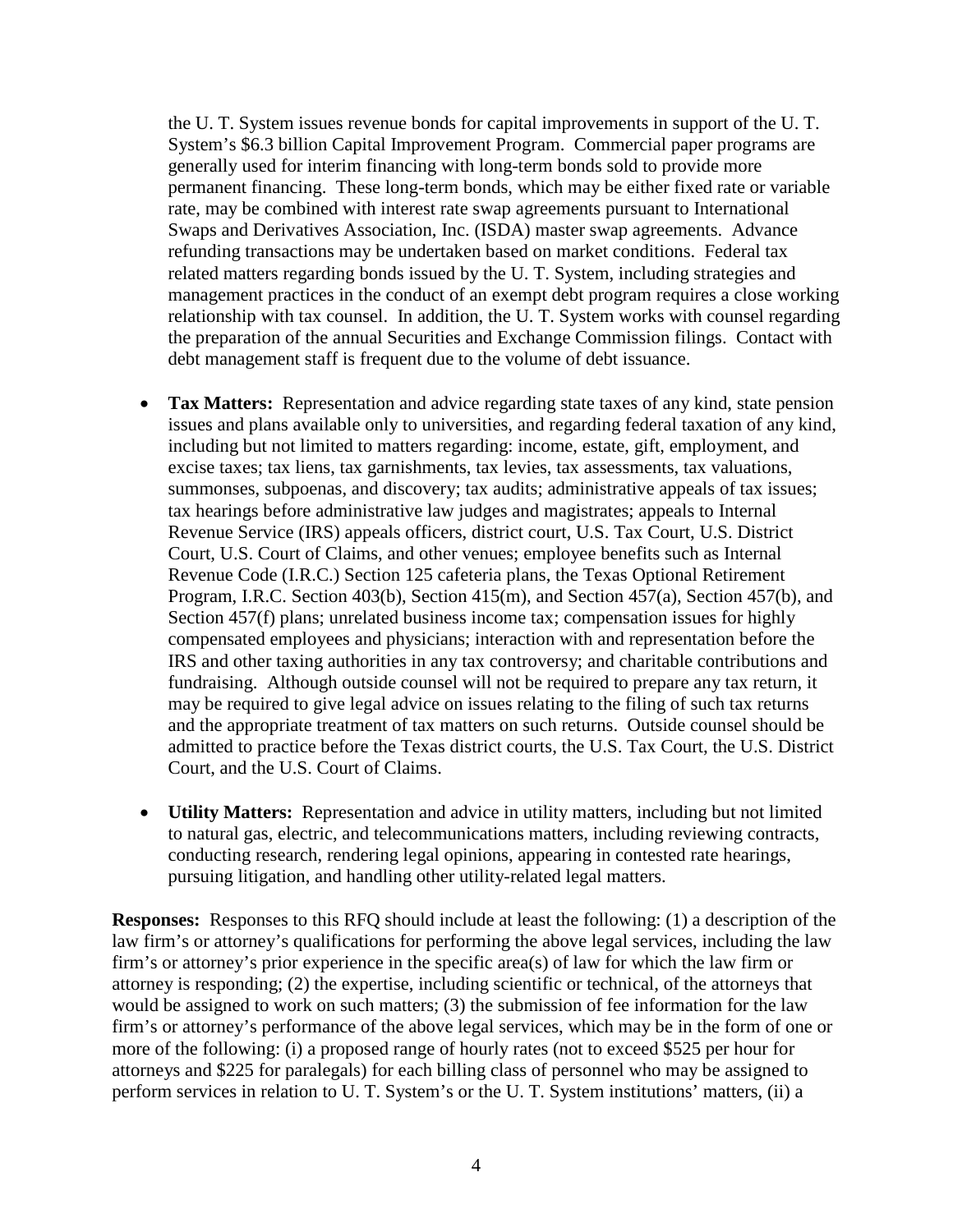proposed fixed fee basis, (iii) a proposed fee schedule, and/or (iv) other proposed fee arrangement(s); provided that all fee information submitted must be directly related to the achievement of specific goals and cost controls (however, please note that any reimbursement by U. T. System or a U. T. System institution of a law firm's or attorney's expenses incurred in performing the above legal services under a contract resulting from this RFQ will only be allowed as addressed in Section 5.2 of the Outside Counsel Contract identified below); (4) a description of the efforts made by the law firm or attorney to encourage and develop the participation of minorities and women in the provision both of the law firm's or attorney's legal services generally and the specific areas of law in particular; (5) disclosures of conflicts of interest (identifying each and every matter in which the law firm or attorney has, within the past calendar year, represented any entity or individual with an interest adverse to the U. T. System, the U. T. System institutions, or the State of Texas or any of its boards, agencies, commissions, universities, or elected or appointed officials); (6) confirmation of willingness to comply with policies, directives, and guidelines of the U. T. System, the U. T. System institutions, and the Attorney General of the State of Texas; and (7) a statement that the law firm or attorney (i) has obtained and reviewed both (a) the Office of the Attorney General's administrative rules found in Title 1, Chapter 57 of the Texas Administrative Code and (b) the Attorney General's December 2016 Memorandum to State Agencies, University Systems, and Institutions of Higher Education regarding updates to outside counsel rules and templates

[\(https://www.texasattorneygeneral.gov/files/agency/Letter\\_to\\_Agencies.pdf\)](https://www.texasattorneygeneral.gov/files/agency/Letter_to_Agencies.pdf) and (ii) agrees that it will comply with such administrative rules and that Memorandum in both its response to this RFQ and in the negotiation, processing and performance of any contract(s) resulting from this RFQ to which it is a party. Each response to this RFQ must state that it will remain valid for selection by OGC for one or more outside counsel services contracts between the respondent and either U. T. System or a U. T. System institution, with such contracts having a starting date during the period September 1, 2019 through August 31, 2021.

**Selection of Outside Counsel:** Responses to the RFQ will be reviewed by U. T. System and U. T. System institutions. The U. T. System Office of General Counsel ("OGC"), on behalf of U. T. System and each U. T. System institution, contracts with all outside counsel and may select outside counsel from the Referral List of RFQ respondents only if and when the need for legal services arises based on OGC's determination, at its sole discretion, of which respondent on the Referral List has (1) complied with this RFQ, (2) demonstrated in its RFQ response the competence and qualifications necessary to perform the needed legal services and (3) proposed in its RFQ response a fair and reasonable price for the needed legal services, based on the fee and expense information set forth in that response. The selection of and contracting with outside counsel is subject to the approval of the Office of the Attorney General and compliance with applicable state laws and regulations. Any contract resulting from this RFQ must use the Attorney General approved Outside Counsel Contract ("OCC") template located at [http://www.utsystem.edu/sites/default/files/documents/not](http://www.utsystem.edu/sites/default/files/documents/not-set/Outside%20Counsel%20Contract%20Template%20FY17-FY19/OutsideCounselContractTemplate2017_2019.pdf)[set/Outside%20Counsel%20Contract%20Template%20FY17-](http://www.utsystem.edu/sites/default/files/documents/not-set/Outside%20Counsel%20Contract%20Template%20FY17-FY19/OutsideCounselContractTemplate2017_2019.pdf) [FY19/OutsideCounselContractTemplate2017\\_2019.pdf](http://www.utsystem.edu/sites/default/files/documents/not-set/Outside%20Counsel%20Contract%20Template%20FY17-FY19/OutsideCounselContractTemplate2017_2019.pdf)

As required by Texas Administrative Code, Title 1, Rule §57.4 (d) and (e) and Rule §57.5 (e), after U. T. System or a U. T. System institution selects a law firm or attorney as outside counsel, that law firm or attorney must submit to U. T. System or the U. T. System institution a written disclosure statement identifying every matter in which the law firm or attorney represents, or has